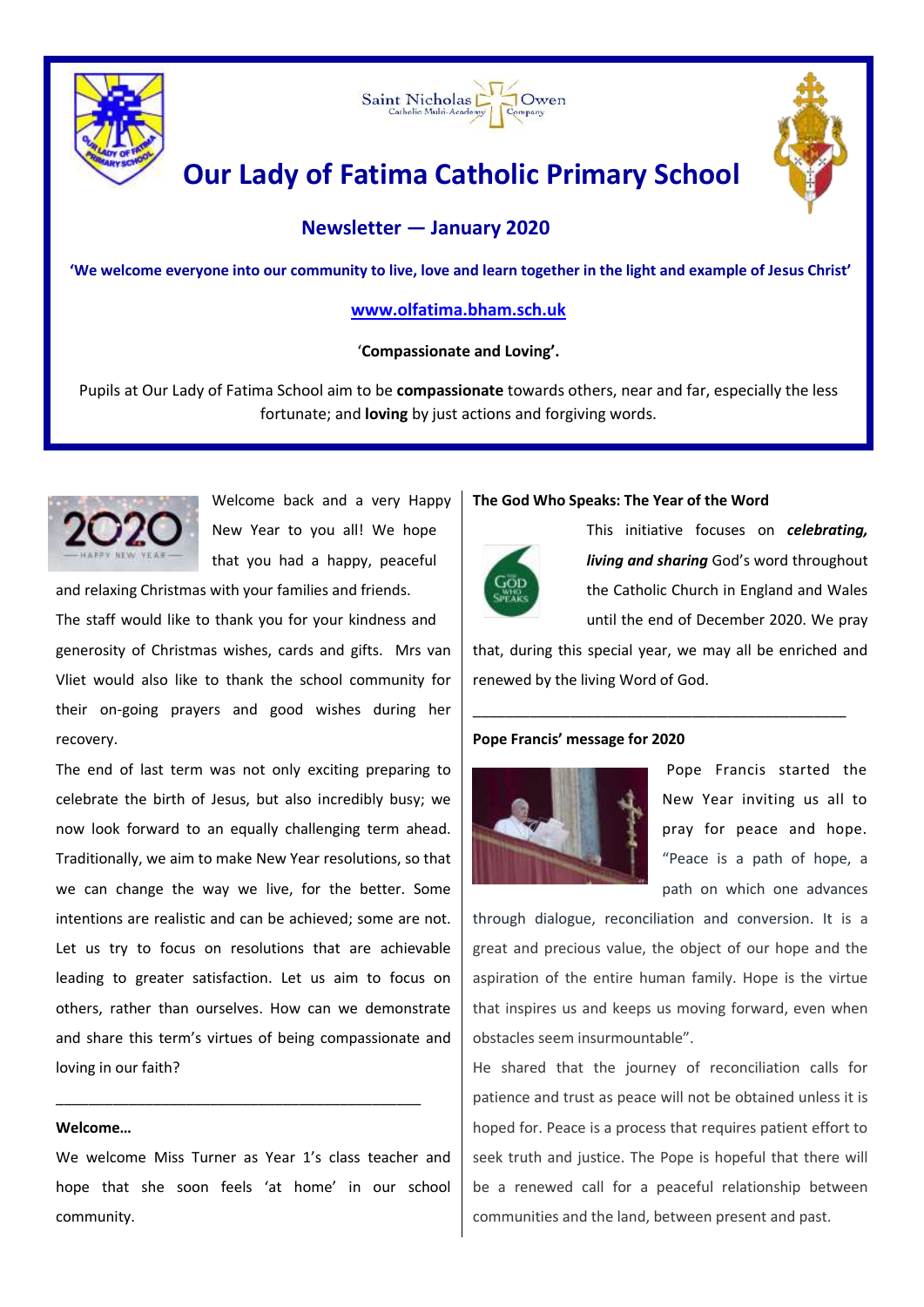Let us try, in this Year of the Word, that by following scripture in practice, we may do our part to live in a more peaceful society where forgiveness and reconciliation are key factors.

\_\_\_\_\_\_\_\_\_\_\_\_\_\_\_\_\_\_\_\_\_\_\_\_\_\_\_\_\_\_\_\_\_\_\_\_\_\_\_\_\_\_\_\_\_

#### **Catholic Schools' Pupil Profile**



The focus for this half term will be the virtues of being '**compassionate and loving'.**

These virtues are fundamental to catholic education and are embodied within the virtues for living and learning. During our weekly Friday Congratulations Assembly, a child from our school family is selected for living and sharing the virtues of the half term. Please support your child by talking about these important virtues and how they can experience them in their lives and incorporate them as part of their family and school lives.

#### **11.00 am Mass at Our Lady of Fatima Church**

\_\_\_\_\_\_\_\_\_\_\_\_\_\_\_\_\_\_\_\_\_\_\_\_\_\_\_\_\_\_\_\_\_\_\_\_\_\_\_\_\_\_\_\_\_

| OLB LADY OF FATIMA |  |
|--------------------|--|

As you are aware children from Years 4-6 can volunteer to read at the 11:00

a.m Sunday Mass at church. Thank you to the children and their families who regularly support the parish by reading and serving at Masses. These opportunities to read occur once every three to four weeks. Please consider encouraging your child to read when it is their class's turn to volunteer. About 5 volunteers are required to read at each Mass. Father Long also encourages any catholic child in Year 4 and above to consider becoming an altar server. He will provide instruction for this so that all servers are knowledgeable about their role. There is a new children's Liturgy Group at 11 a.m Sunday Mass. This is a wonderful way of enabling our young people to learn about Mass and the readings in a more age appropriate, meaningful way. It is so encouraging to see many children and families attending weekend Mass. Attending Mass is a wonderful way of developing one's faith and relationship with God.

During the Spring and Summer terms classes will be attending the 10 am Mass at Our Lady of Fatima Church.

Please make a note of the dates and join us at school to walk with the children (leaving at 9.05 am) or at church for 10 am.

| Year          | Date                                |
|---------------|-------------------------------------|
| Years 4 and 5 | Tuesday 10 <sup>th</sup> March 2020 |
| Year 6        | Tuesday 2 <sup>nd</sup> June 2020   |
| Years 2 and 3 | Tuesday 23rd June 2020              |

#### **Attendance**



Well done to 81 pupils who had 100% attendance during the Autumn term. Given the increased amount of genuine illnesses during last term, this is fantastic. Overall attendance for the Autumn term is 97.3%. National attendance is 96%.

Congratulations once again to Year 3 who had the highest attendance percentage overall with a tremendous 98.3%. Year 5 were runners up with an amazing attendance of 97.6%.

| <b>Year Group</b> | %<br>attendance |
|-------------------|-----------------|
| Year <sub>3</sub> | 98.3            |
| Year 5            | 97.6            |
| Years 1, 2and 4   | 97.5            |
| Reception         | 97.2            |
| Year <sub>6</sub> | 95.9            |
| Year 1            | 95.4            |

#### **Contact Details**

We endeavour to keep parents informed of events via newsletters, additional letters, the website and the text messaging service. Please ensure that the office staff have the most current contact details so that we can inform you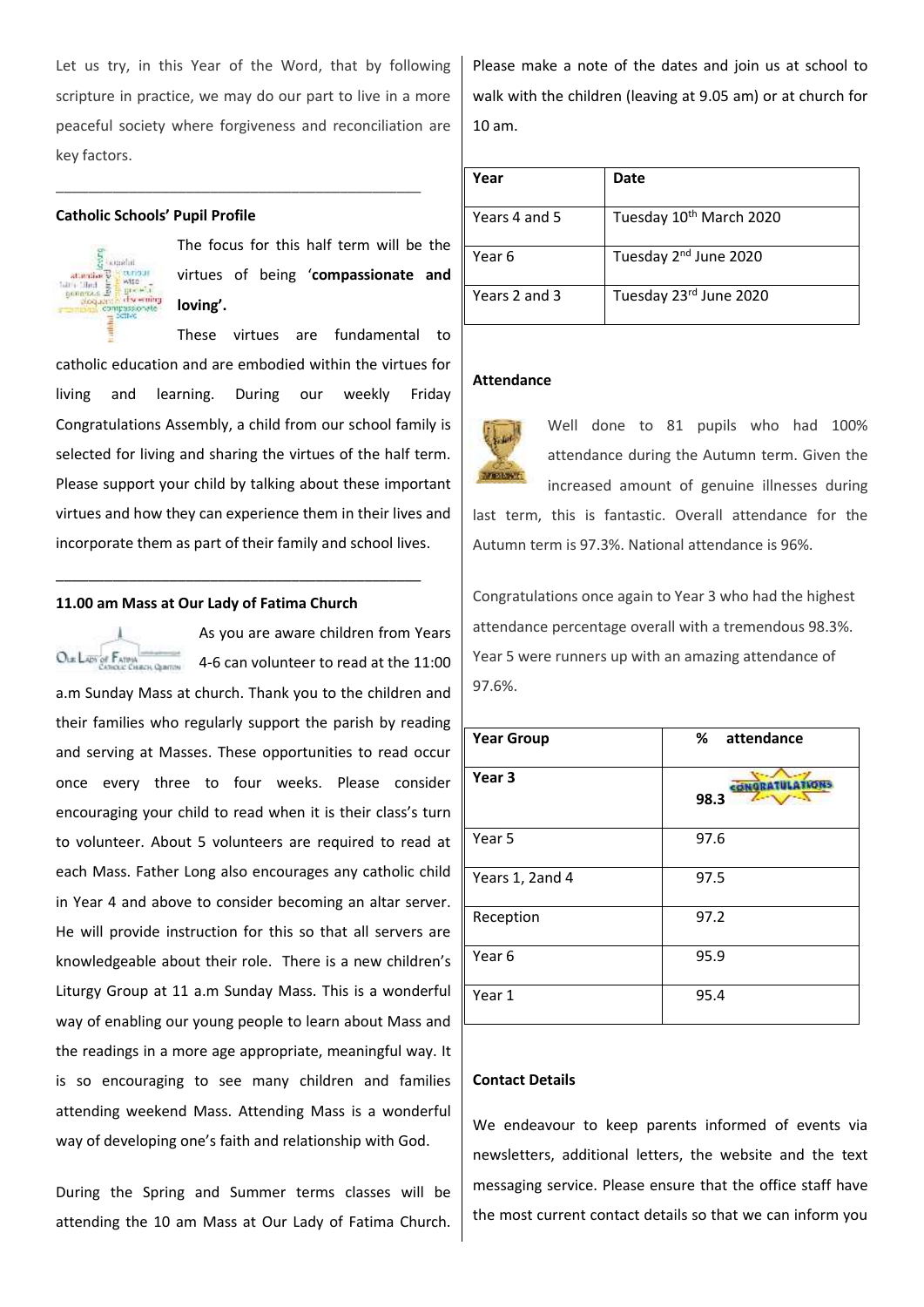of any vital information via our text newsletters, additional letters, the website and the text messaging service. Parents have commented that this is an excellent method of communication, but it will only work efficiently if we have the correct mobile contact numbers.

\_\_\_\_\_\_\_\_\_\_\_\_\_\_\_\_\_\_\_\_\_\_\_\_\_\_\_\_\_\_\_\_\_\_\_\_\_\_\_\_\_\_\_\_\_\_\_\_

#### **Safeguarding: IMPORTANT MESSAGE**

The Infant and Junior external doors close promptly at **8.55 am** when the school bell rings. Pupils who arrive at school after this time must be accompanied to the front office and signed into school by an adult. It is important that you know that your child has arrived safely into the school building. During the Autumn term an increasing number of unaccompanied pupils were arriving late to school. Pupils who miss their mark at the correct registration time must be signed into school **by an adult**. On occasions pupils also arrive on the playground at 8.55 am when the external doors have just been closed, but by the time they walk round to the front office, they will be registered as late.

Lateness does not make for a good start to the school day and it is important that all pupils arrive in time for registration at 8.55 am. A reminder that pupils can come into school from 8.45 am when a teacher is present on duty.

To ensure the safeguarding of all children at the end of the school day, it is important that your child's class teacher and /or the school office are informed if there is a change to collection arrangements. We do appreciate that collection arrangements can change at the last minute due to unforeseen circumstances. In these cases, please telephone the **school office** so that we can effectively reassure your child of your arrangements.

#### **School Website**

Our school website is regularly updated with events, news items and other information. School policies and

\_\_\_\_\_\_\_\_\_\_\_\_\_\_\_\_\_\_\_\_\_\_\_\_\_\_\_\_\_\_\_\_\_\_\_\_\_\_\_\_\_\_\_\_\_\_

procedures can be found on the website too. Under the 'Who's Who' section there is a tab for information about our school academy committee. Also at the very bottom of the school's website homepage there is a link to our Academy website which in turn, leads to the other schools' websites within our Academy. Please do take the time to browse as it really does offer parents a good opportunity to keep up to date with the busy, productive life in all of our schools. All newsletters are published on the website.

\_\_\_\_\_\_\_\_\_\_\_\_\_\_\_\_\_\_\_\_\_\_\_\_\_\_\_\_\_\_\_\_\_\_\_\_\_\_\_\_\_\_\_\_\_

[www.olfatima.bham.sch.uk](http://www.olfatima.bham.sch.uk/)

# **Extreme Weather Conditions**



We are still in the Winter months and the weather can be very changeable from day to day. Where possible we encourage all

children to play outside at break and lunchtimes whatever the weather conditions. Children therefore need to be suitably dressed, particularly during this cold spell of weather. Please make sure your child wears a warm winter coat with a hood or hat and gloves. It is also essential that all items of clothing are labelled. It is your child's responsibility to recognise and look after all additional items of clothing.

Just a reminder about school closures in extreme weather conditions. We will still use the system of informing parents via the front page of the **school website** and the **SMS text messaging system.** It is therefore imperative that the office staff have your current mobile contact numbers.

\_\_\_\_\_\_\_\_\_\_\_\_\_\_\_\_\_\_\_\_\_\_\_\_\_\_\_\_\_\_\_\_\_\_\_\_\_\_\_\_\_\_\_\_\_\_\_\_

# **Starting school in September 2020**

A reminder to parents who have children eligible to start school in September 2020 that apart from the official application made to the Authority, the school will require proof of baptism if a faith claim is to be made. Please provide this to the school office by the closing date for all applications which is on **15th January 2020**.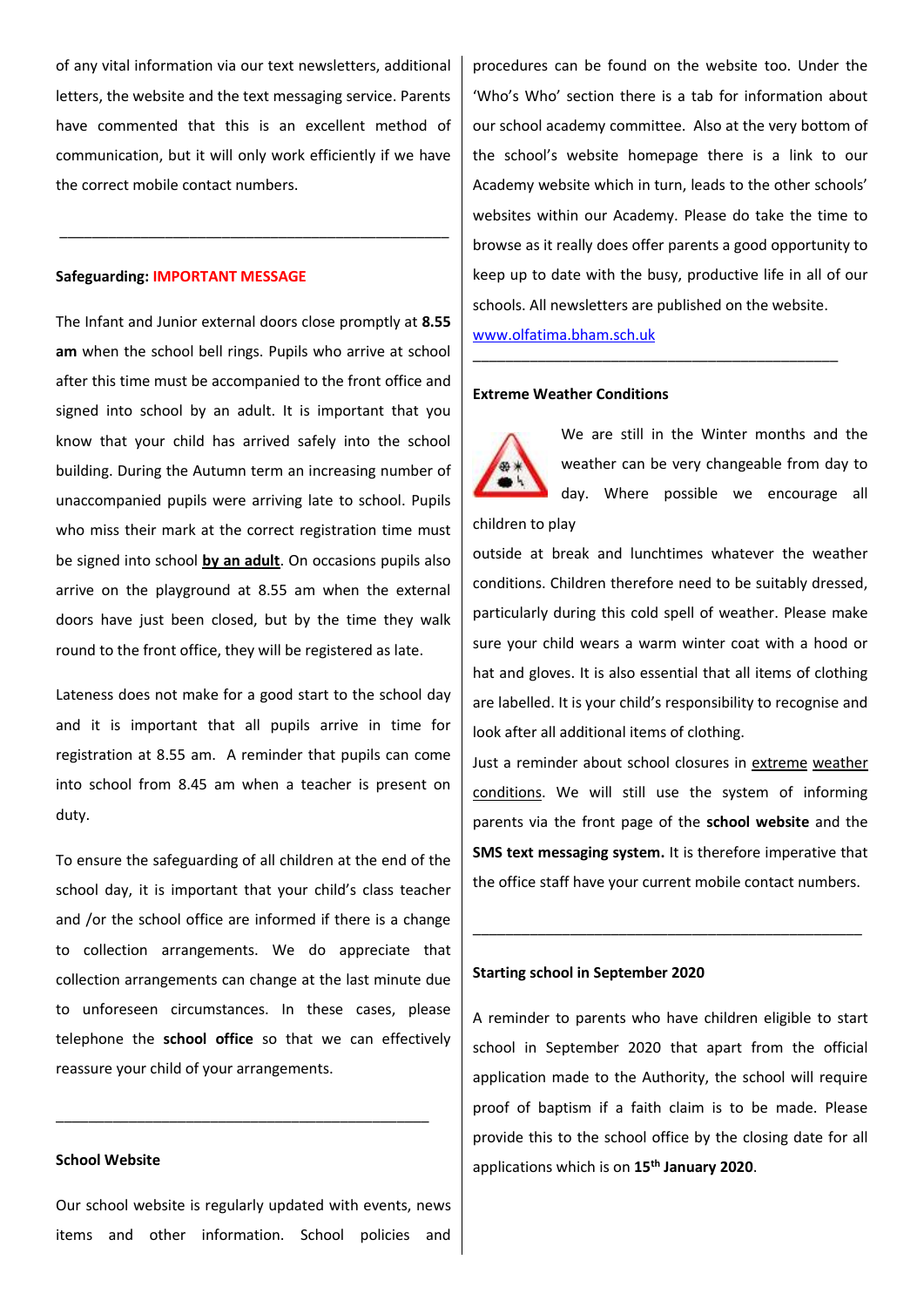### **Hagley Pyramid Concert: 13th February 2020**



Since September Year 5 has been preparing for the annual Hagley Pyramid Concert which will take place at the Town Hall on Thursday 13th February 2020. All parents and relatives are encouraged to attend this

amazing evening of music encompassing the talents of catholic education within our schools. Year 6 parents will remember the splendid concert last year and Year 4 parents might like to attend to see a taster of what their children will hopefully be doing next year when they are in Year 5. Tickets are priced £10, payable via ParentPay and are available from the school office. Remember to return the order form by  $31^{st}$  January 2020. Please support this event as future funding for next year and beyond is currently uncertain.

\_\_\_\_\_\_\_\_\_\_\_\_\_\_\_\_\_\_\_\_\_\_\_\_\_\_\_\_\_\_\_\_\_\_\_\_\_\_\_\_\_\_\_\_\_\_

#### **Charitable Donations**



We raised £87 for 'Save the Children' on 20<sup>th</sup> December when we all wore

ili 4N. Christmas jumpers and £118.44 for Macmillan Cancer Research as a result of the Macmillan Coffee morning held in September, the retiring collections following the Christmas Services and staff donations instead of sending Christmas cards. Thank you as always for your generosity.

\_\_\_\_\_\_\_\_\_\_\_\_\_\_\_\_\_\_\_\_\_\_\_\_\_\_\_\_\_\_\_\_\_\_\_\_\_\_\_\_\_\_\_\_\_\_

#### **Sacramental Preparation**

The children from Year 3 are looking forward to reading at Mass as part of their preparations for the Sacrament of Reconciliation and the Eucharist at Our Lady of Fatima Church at 11.00 am on Sunday 19th January 2020.



On Thursday 6th February we welcome Year 3 parents to a meeting in the school hall at 7 p.m. in preparation for the children's Sacrament of

Reconciliation which will take place on Saturday 7<sup>th</sup> March. It is very important that **all** children are represented at this meeting as important information will be shared.

\_\_\_\_\_\_\_\_\_\_\_\_\_\_\_\_\_\_\_\_\_\_\_\_\_\_\_\_\_\_\_\_\_\_\_\_\_\_\_\_\_\_\_\_\_

# **School Meals**

The Department of Education use a formula for allocating money to schools and the percentage of children entitled to free school meals significantly increases a school's budget. The school subscribes to a Birmingham service that checks a family's eligibility to Free School Meals. It is very simple to use and avoids any need to provide proof to the school. Once registered, parents do not have to do anymore. Please would all parents, regardless of income log on to the site and register:

#### <https://www.cloudforedu.org.uk/ofsm/birmingham>

Mrs Hayden in the School Office will be able to offer any further information you might need.

#### **Themed Lunches**



On Thursday 16<sup>th</sup> January children who currently bring a packed lunch will be able to purchase a 'Brunch' meal. If your child would

like a school meal on this day, please pay £2.35 via ParentPay by Monday 13<sup>th</sup> January. (KS1 pupils who currently bring a packed lunch but would like a cooked lunch on this day need to inform the office- no payment required).

# **Chinese New Year Meal- Year of the Rat**

Mrs O 'Brien and Mrs Smith always provide a meal to celebrate Chinese New Year and the children thoroughly enjoy opening their fortune cookies! This year is the Year of the Rat and there will be a special Chinese meal on **Monday 27th January.** Parents of children who bring a packed lunch can avail of this meal by paying £2.35 via ParentPay on or before Thursday 23rd January so that Mrs O'Brien has time to order food supplies in advance. KS1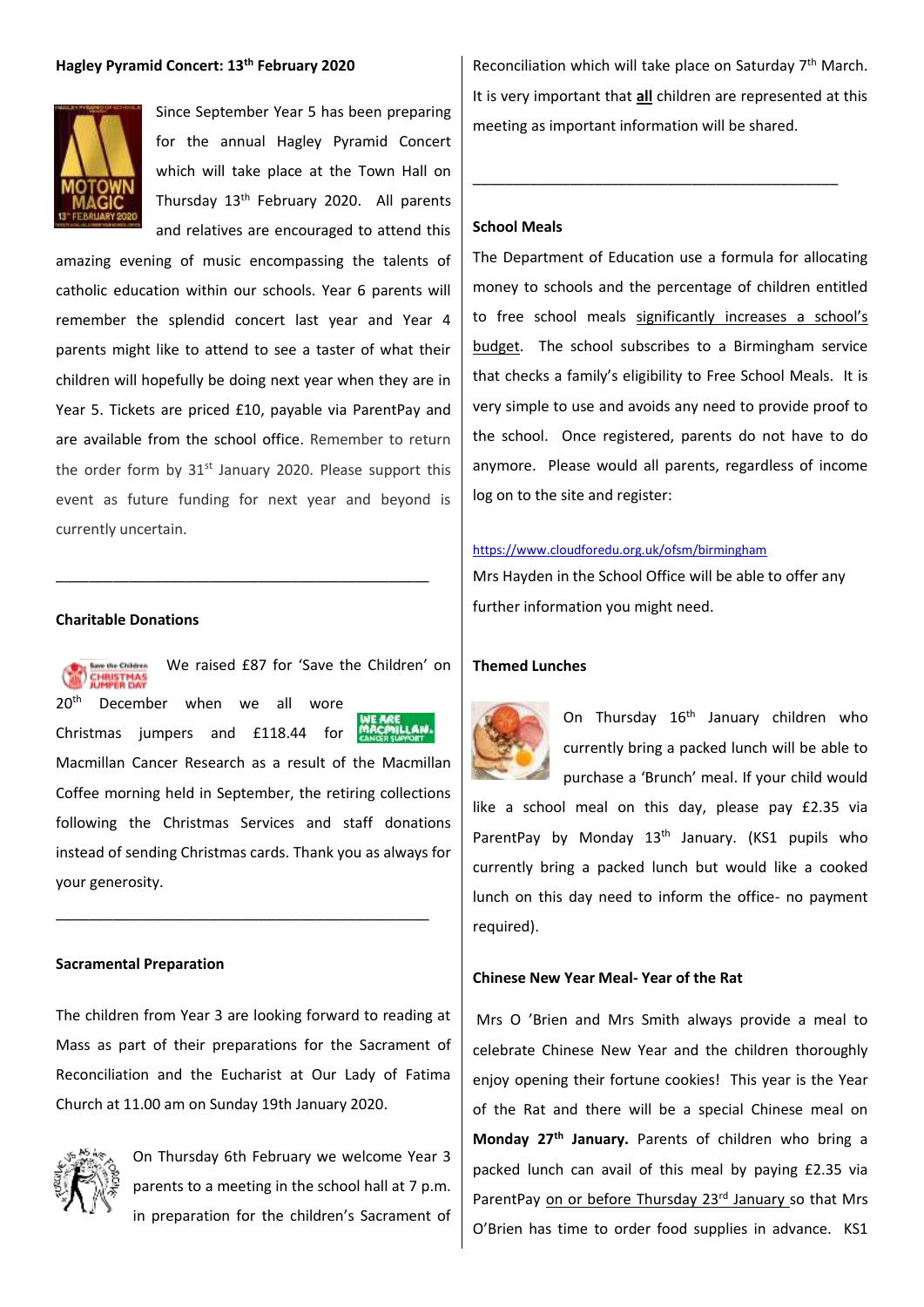pupils who usually have a packed lunch but would like a Chinese meal simply need to inform the office staff- no payment required.

*Please advise the school office in advance if your child wishes to change their lunch time arrangements from a packed lunch to a cooked lunch or vice-versa.*

*\_\_\_\_\_\_\_\_\_\_\_\_\_\_\_\_\_\_\_\_\_\_\_\_\_\_\_\_\_\_\_\_\_\_\_\_\_\_\_\_\_\_\_\_\_*

#### **School Fund**

Thank you to the families who regularly contribute to School Fund.



This is very necessary to provide small everyday items for school and pupils' use in school activities. It would be very much appreciated all families would consider contributing **£5 per family** (per term) to school fund, so that we can plan ahead for activities. Please consider offering your family donation via ParentPay. Thank you.

\_\_\_\_\_\_\_\_\_\_\_\_\_\_\_\_\_\_\_\_\_\_\_\_\_\_\_\_\_\_\_\_\_\_\_\_\_\_\_\_\_\_\_\_\_\_

# **SATs**

In May 2020 Years 2 and 6 will be tested to assess attainment at the end of both Key Stages. There will be an additional Parents' Information afternoon for Year 6 parents on **Tuesday 21st January 2020** at 2.30 pm and a meeting for all Year 2 parents on **Thursday 30th January 2020** at 2.30 pm. These meetings will inform you about

**Dates for Diary: January- April 2020** 

There will be more dates to add as the term continues but these dates are available so far:

| Tues 7 <sup>th</sup> Jan  | Pupils return to school                                      |
|---------------------------|--------------------------------------------------------------|
| Sun 12 <sup>th</sup> Jan  | Year 4 reading at 11.00 am Mass at Our Lady of Fatima Church |
| Mon 13 <sup>th</sup> Jan  | 3.30 pm Archery After School Club begins                     |
| Tues 14 <sup>th</sup> Jan | 9.10 am Reception Class's Inspire workshop                   |
| Wed 15 <sup>th</sup> Jan  | 3.30 pm Badminton After School Club begins                   |

arrangements for the end of year assessments (SATs) and what the children can expect to happen. Year 2 assessments take place during May 2020 and Year 6 tests take place week beginning 11<sup>th</sup> May 2020. It is vitally **important that all pupils in Years 2 and 6 attend school in May 2020 to enable these assessments to take place.**

\_\_\_\_\_\_\_\_\_\_\_\_\_\_\_\_\_\_\_\_\_\_\_\_\_\_\_\_\_\_\_\_\_\_\_\_\_\_\_\_\_\_\_\_\_

#### **Considerate Parking- THANK YOU**

We hope that the Spring term will be as positive as the Autumn term was in terms of *mostly* considerate parking on the surrounding roads to school. With the school being located in a residential area, it is so important that we continue to forge good relationships with our neighbouring residents.

A polite reminder that parking on the zig zag lines on Winchfield Drive should be avoided, to ensure the safe arrival of pupils and their families to school as well as allowing delivery drivers safe access to the main drive.

\_\_\_\_\_\_\_\_\_\_\_\_\_\_\_\_\_\_\_\_\_\_\_\_\_\_\_\_\_\_\_\_\_\_\_\_\_\_\_\_\_\_\_\_\_\_\_

#### **PTA Events**

The PTA continue to organise great fundraising events. These are not only successful due to their preparations and hard work but also to the many families who support the events. The next event is the PTA Film Night - **Friday 7th February 3.30-5.30 pm.**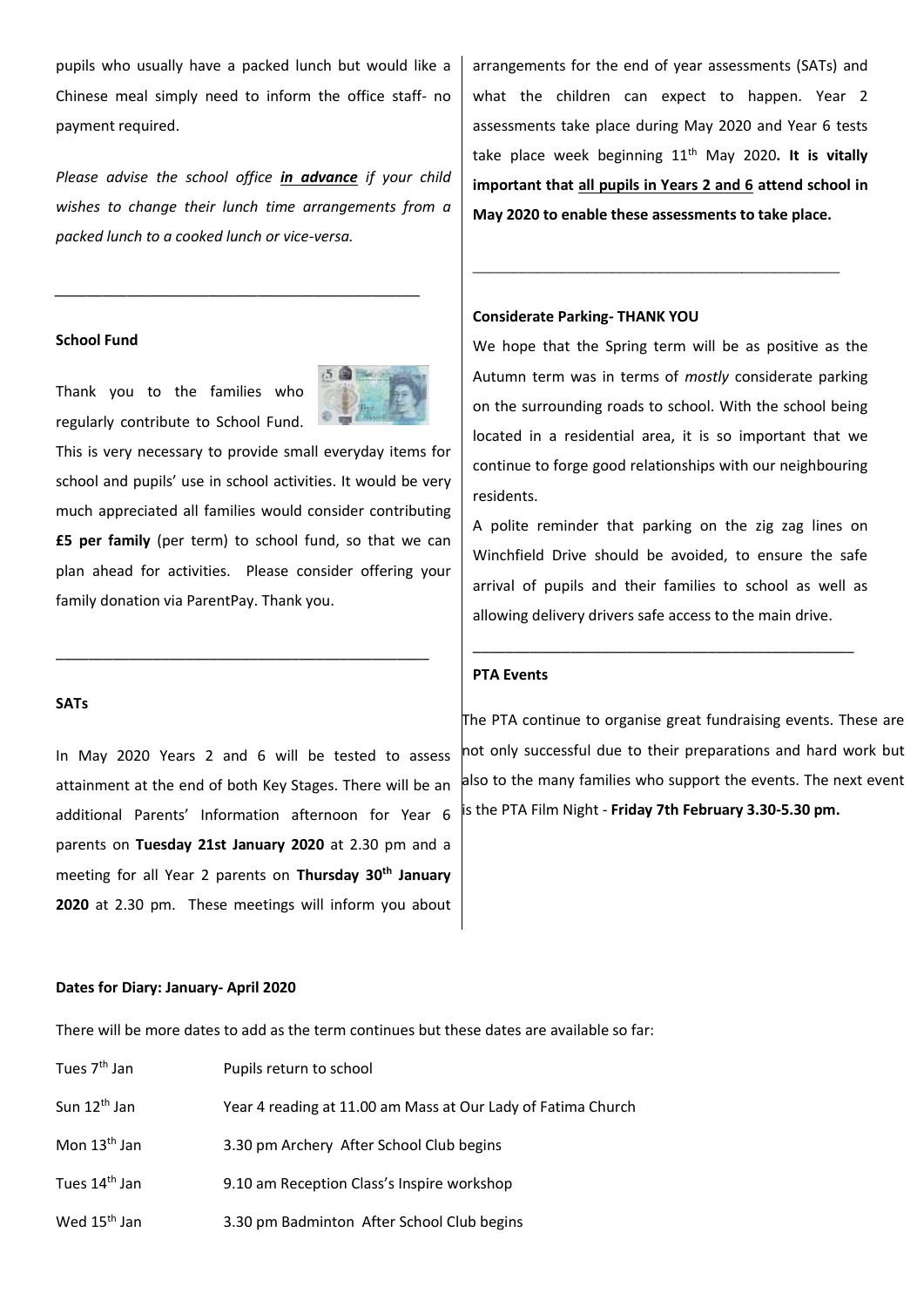| Thurs 16 <sup>th</sup> Jan | 'Brunch' school lunch                                                     |
|----------------------------|---------------------------------------------------------------------------|
| Thurs 16th Jan             | 3.30 pm Basketball After School Club begins                               |
| Sun 19 <sup>th</sup> Jan   | 11.00 am Year 3 Sacramental Preparation Mass at Our Lady of Fatima Church |
| Mon 20 <sup>th</sup> Jan   | KS1 and KS2 NSPCC Assemblies                                              |
| Mon 20 <sup>th</sup> Jan   | After School Liturgy Group begins                                         |
| Tues 21st Jan              | 2.30 pm Year 6 SATs Parents' meeting                                      |
| Thurs 23rd Jan             | Feast Day of our Academy Saint - Saint Nicholas Owen                      |
| Thurs 23rd Jan             | 9.05 am Year 4 Class Assembly- all welcome                                |
| Sun 26 <sup>th</sup> Jan   | Year 6 reading at 11.00 am Mass at Our Lady of Fatima Church              |
| Mon 27 <sup>th</sup> Jan   | NSPCC Workshops in Years 5 and 6                                          |
| Mon 27 <sup>th</sup> Jan   | Holocaust Memorial Day - 75 years                                         |
| Mon 27 <sup>th</sup> Jan   | Chinese New Year: Chinese themed school lunch                             |
| Tues 28 <sup>th</sup> Jan  | Year 4 ONLY non-uniform day: Feast of St Thomas Aquinas                   |
| Thurs 30 <sup>th</sup> Jan | 2.30 pm Year 2 SATs Parents 'meeting                                      |
| Sun 2 <sup>nd</sup> Feb    | Year 5 reading at 11.00 am Mass at Our Lady of Fatima Church              |
| Mon 3rd Feb                | Internet Safety Week                                                      |
| Wed 5 <sup>th</sup> Feb    | 6pm OLF Academy Committee Meeting                                         |
| Thurs 6 <sup>th</sup> Feb  | Year 3 Reconciliation Parents' Meeting - 7pm (2)                          |
| Fri 7 <sup>th</sup> Feb    | Science Ogden Trust Day                                                   |
| Fri 7 <sup>th</sup> Feb    | 3.30-5.30 pm PTA Film Night                                               |
| Sun 9 <sup>th</sup> Feb    | Year 4 reading at 11.00 am Mass at Our Lady of Fatima Church              |
| Mon 10 <sup>th</sup> Feb   | <b>Internet Safety Week</b>                                               |
| Tues 11 <sup>th</sup> Feb  | Good Shepherd Appeal Assembly                                             |
| Tues 11 <sup>th</sup> Feb  | National Internet Safety Day                                              |
| Tues 12 <sup>th</sup> Feb  | 12.30 pm Year 4 Parent Lunch                                              |
| Thurs 13 <sup>th</sup> Feb | Hagley Pyramid Concert - 7pm at the Town Hall                             |
| Fri 14 <sup>th</sup> Feb   | 9.05 am Parent and Toddler Group meeting in BASC                          |
| Fri 14 <sup>th</sup> Feb   | Pupil Bake Off                                                            |
| Fri 14th Feb               | 3.30 pm Half term holidays begin for pupils                               |
| Mon 24th Feb               | 8.55 a.m. School re-opens for pupils and staff                            |
| Tues 25 <sup>th</sup> Feb  | Photographer in school - individual and school sibling photos             |